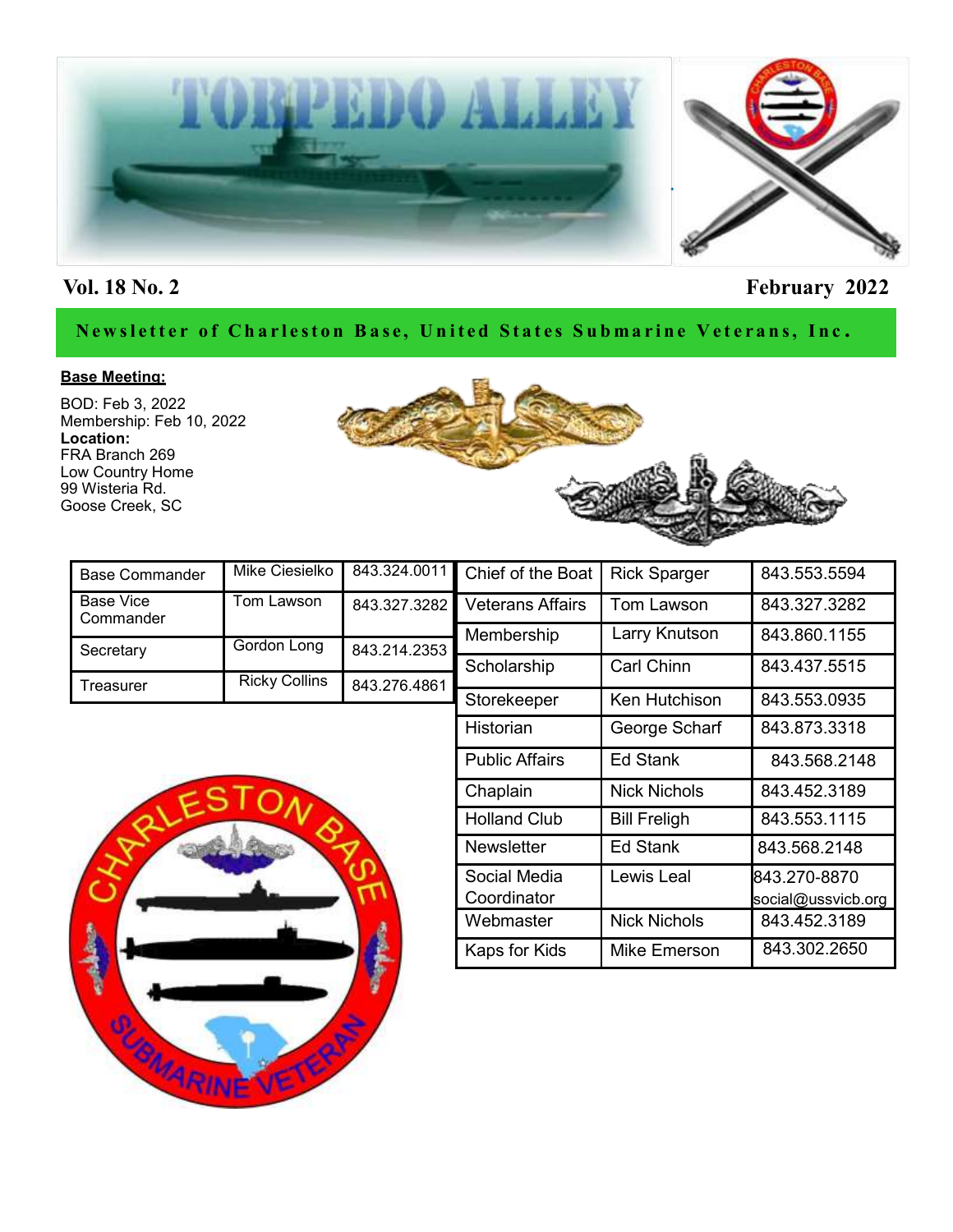# **Submarines lost during the month of January**

| USS BARBEL (SS-316)                                                                                                        | February 4, 1945 -<br>4th War Patrol Lost with all hands – 81 souls   |
|----------------------------------------------------------------------------------------------------------------------------|-----------------------------------------------------------------------|
| USS SHARK 1 (SS-174)                                                                                                       | February 11, 1942 -<br>1st War Patrol Lost with all hands – 59 souls  |
| USS AMBERJACK (SS-219)                                                                                                     | February 16, 1943 -<br>3rd War Patrol Lost with all hands – 72 souls  |
| USS GRAYBACK (SS-208)                                                                                                      | February 27, 1944 -<br>10th War Patrol Lost with all hands – 80 souls |
| USS TROUT (SS-202)                                                                                                         | February 29, 1944 -<br>11th War Patrol Lost with all hands – 81 souls |
| 5 Boats and 373 Men Lost                                                                                                   |                                                                       |
| <b>H.L. HUNLEY</b>                                                                                                         | Lost with all hands $-8$ souls<br>February 17, 1864                   |
|                                                                                                                            | <b>Table of Contents</b>                                              |
| From the Editor<br><b>From USSVI National</b><br>Humor<br>Hog Roast<br>USS Oregon (SSN 793)<br><b>Base Meeting Minutes</b> | 2<br>3<br>3<br>$\overline{\mathcal{A}}$<br>5<br>$6 - 14$              |

# **Upcoming Charleston Base Events**

| <b>Charleston Base Board of Directors Meeting</b> |        | Mar 3 1800 FRA Branch 269, Goose Creek  |
|---------------------------------------------------|--------|-----------------------------------------|
| Charleston Base Meeting (Social Hr starts 1800)   |        | Mar 10 1900 FRA Branch 269, Goose Creek |
| <b>Distinguished Submariner Award</b>             |        |                                         |
| Daylight Savings Time Begins - Spring Forward     | Mar 13 |                                         |
| CPO Grade Established - 1983                      |        |                                         |
| <b>Charleston Base Board of Directors Meeting</b> | Apr 7  | 1800 FRA Branch 269, Goose Creek        |
| USS Amberjack SS-219 Memorial Service &           | Apr 9  | 1000 Cold War Memorial Patriot's Point  |
| <b>Submarine Birthday Ceremony</b>                |        |                                         |
| Hog Roast in the Swamp                            |        | Apr 9 1000 After Battery, Dorchester SC |
| 122 <sup>nd</sup> Submarine Birthday              | Apr 10 |                                         |
| Charleston Base Meeting (Social Hr starts 1800)   |        | Apr 14 1900 FRA Branch 269, Goose Creek |
| <b>Holland Club Induction</b>                     |        |                                         |

# **Information of all Charleston Base Events is on www.ussvicb.org**

# **From the Editor**

I am curious to how many of our members read this newsletter. If you do, please send a text or email to me. Phone number is 843-56-2148 and email is stanke623@gmail.com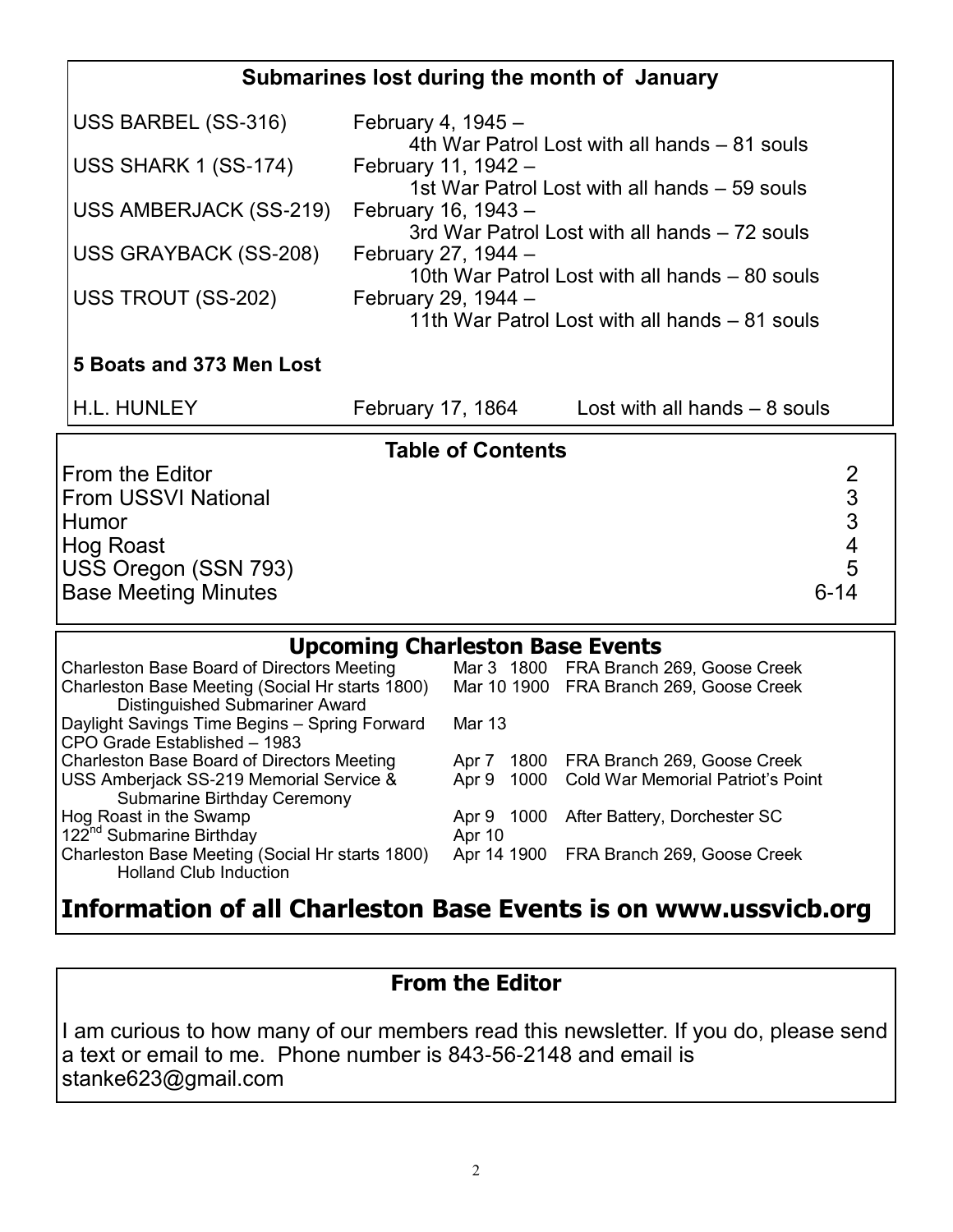#### **From USSVI National**

#### **[USSVI National Message Traffic](http://ussvicb.org/national%20info/index.html)**

Many of us have had problems accessing the USSVI National Website. If you are still using Internet Explorer (IE) as your browser (not many of us do) then you will have no problem. However, with Windows 10, IE was discontinued and the standard Windows browser is Edge. A shipmate has sent me the following workaround to get to the National website that works for him using Edge. It might work for you.

|  |  | 1. In Windows, go to the Start (Lower Left of Screen). |  |  |  |  |  |  |
|--|--|--------------------------------------------------------|--|--|--|--|--|--|
|--|--|--------------------------------------------------------|--|--|--|--|--|--|

|             |                                                                                                          | $\times$ |
|-------------|----------------------------------------------------------------------------------------------------------|----------|
|             | Type the name of a program, folder, document, or internet<br>resource, and Windows will open it for you. |          |
| Open:       | iexplore                                                                                                 |          |
|             |                                                                                                          |          |
|             | OK<br>Cancel                                                                                             | Browse   |
| 5. Click OK | 6. Go to top URL and delete                                                                              |          |
|             | https://www.msn.com/?ocid=iehp                                                                           |          |
|             |                                                                                                          |          |
|             | 7. In place of No. 6 URL, type http://www.ussvi.org                                                      |          |

**10. Set a shortcut on your desktop by click/drag the URL to the desktop**

#### **HUMOR**

A Navy Aircraft carrier and its entourage were traversing out at sea when they get a signal of an approaching mass. They comm it and express for them to move out of their way they were on a mission of high importance.

"Negative sir we cannot accommodate your request"

The Admiral quite taken aback exclaims that "It's not a request son, this is the United States Navy aircraft carrier Ronald Reagan flanked by two naval war ships and a submarine. I repeat edit your bearings and move out of our way!"

"Negative sir, we're a lighthouse, so its your call!"

Actually happened!!!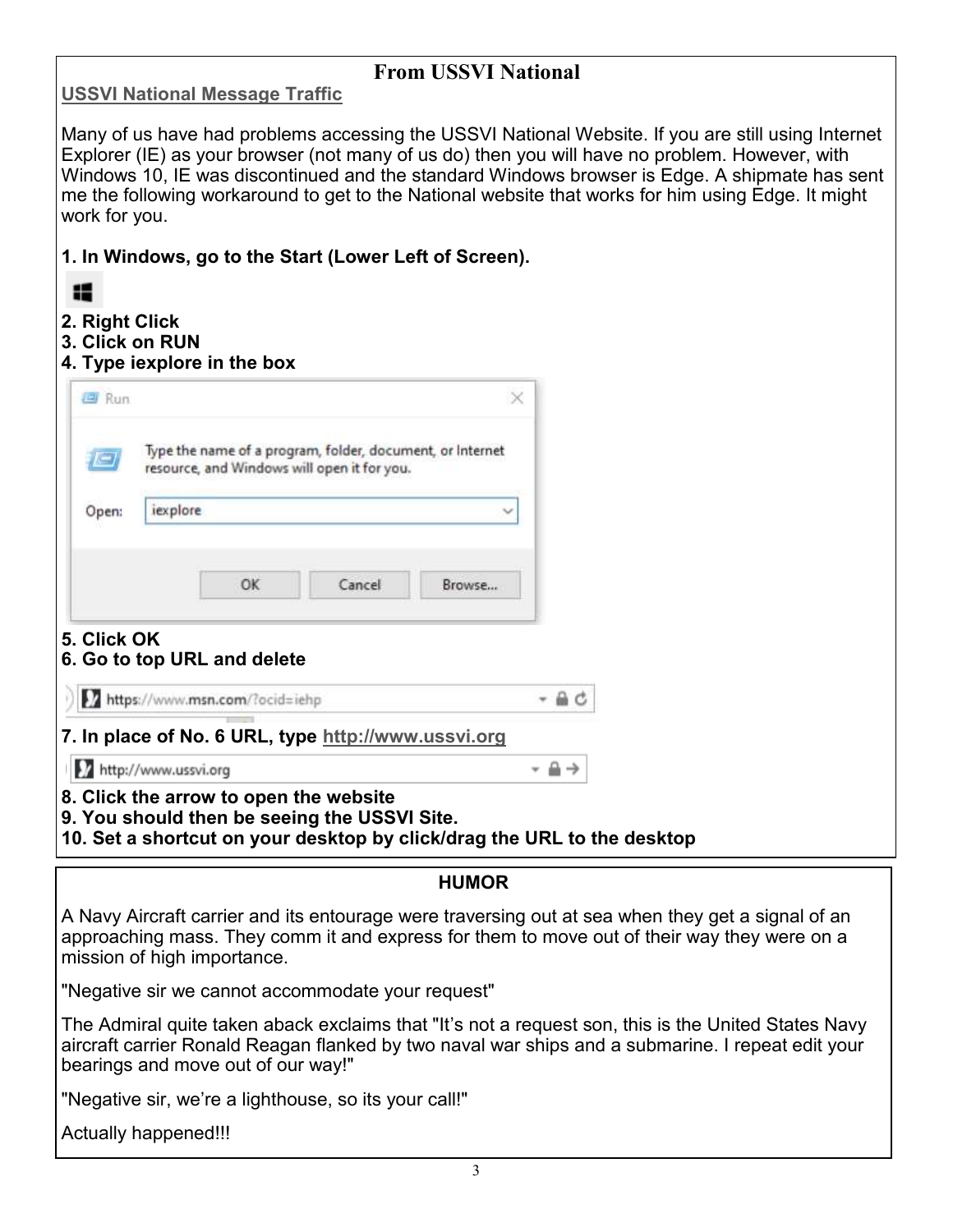# **HOG ROAST AT THE AFTER BATTERY**



Come join Submarine Sailors from around the country and Canada too for a true submarine get together. Back in operation after a couple of years pause due to the Covid-19 pandemic. Held each year at the After Battery in Dorchester and hosted by none other than Steve (Buddha) Nelms and true old salt Torpedoman. Come out and share see some old and young shipmates, swap some lies and just have a great time. The dates you ask April 3-9 which concludes with a fantastic Hog Roast on Saturday. For more information go to the After Battery Web site.

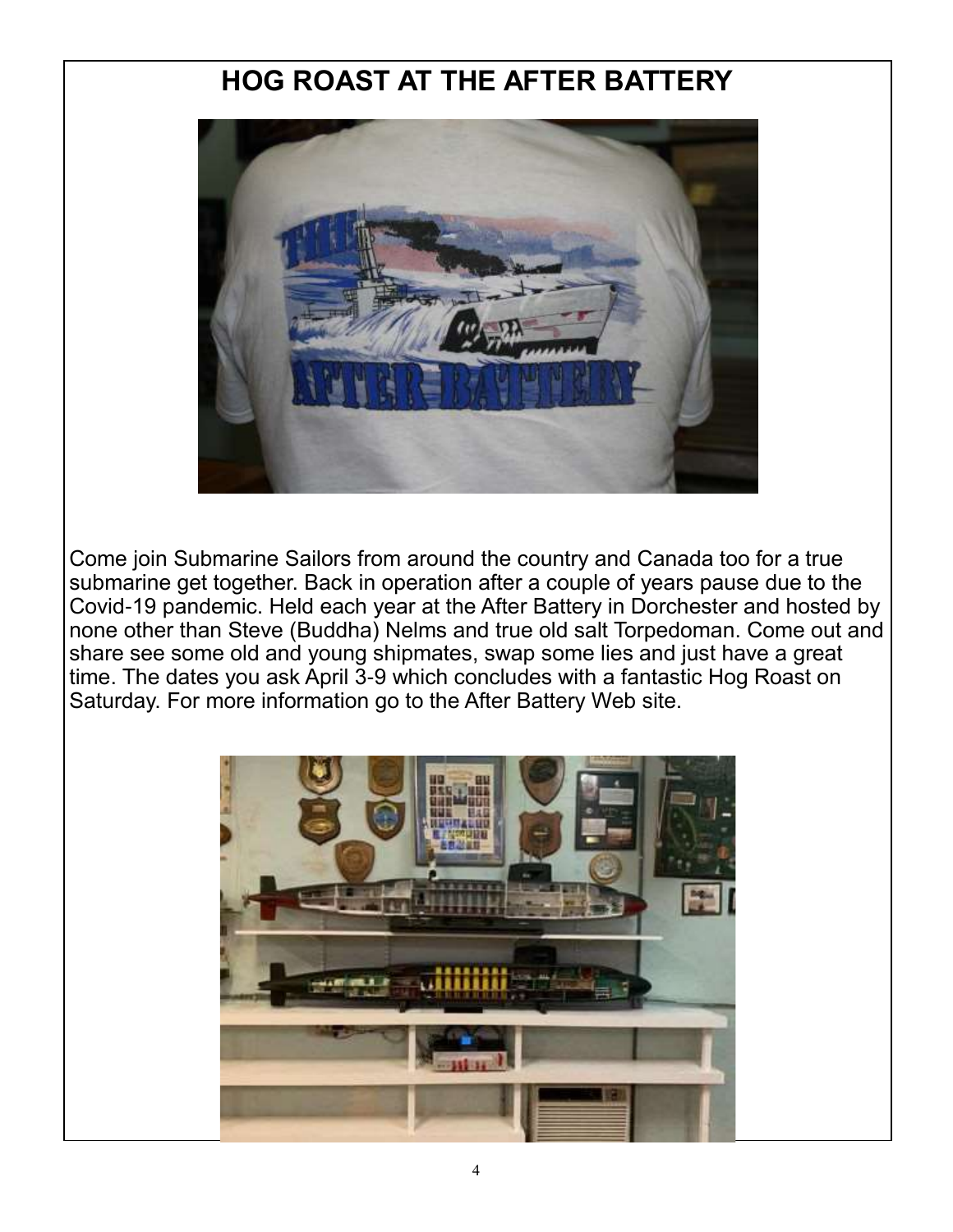# **USS OREGON (SSN 793)**

The Submarine Force's newest attack submarine, the future USS Oregon (SSN 793), was delivered to the U.S. Navy on Feb. 26. PCU Oregon is the twentieth Virginia Class submarine that is co-produced at General Dynamics Electric Boat and Huntington Ingalls Industries – Newport News Shipbuilding (HII-NNS) through a long -standing teaming agreement. Oregon is the eleventh Virginia Class delivered by GDEB and the second Block IV configured submarine.

"Oregon is in excellent condition and the captain and crew have expertly taken the ship through her paces," said CAPT Todd Weeks, the Virginia Class Program Manager who rode the boat during its sea trials. Delivery of a [Virginia Class](https://www.navalnews.com/naval-news/2021/07/us-navys-virginia-class-submarines-get-more-tomahawk-missiles/)  [Submarine](https://www.navalnews.com/naval-news/2021/07/us-navys-virginia-class-submarines-get-more-tomahawk-missiles/) is the culmination of almost 10 million work hours by the shipbuilders under the exacting standards imposed by Naval Sea Systems Command and Naval Reactors under the direct oversight of the Supervisors of Shipbuilding at both company locations.

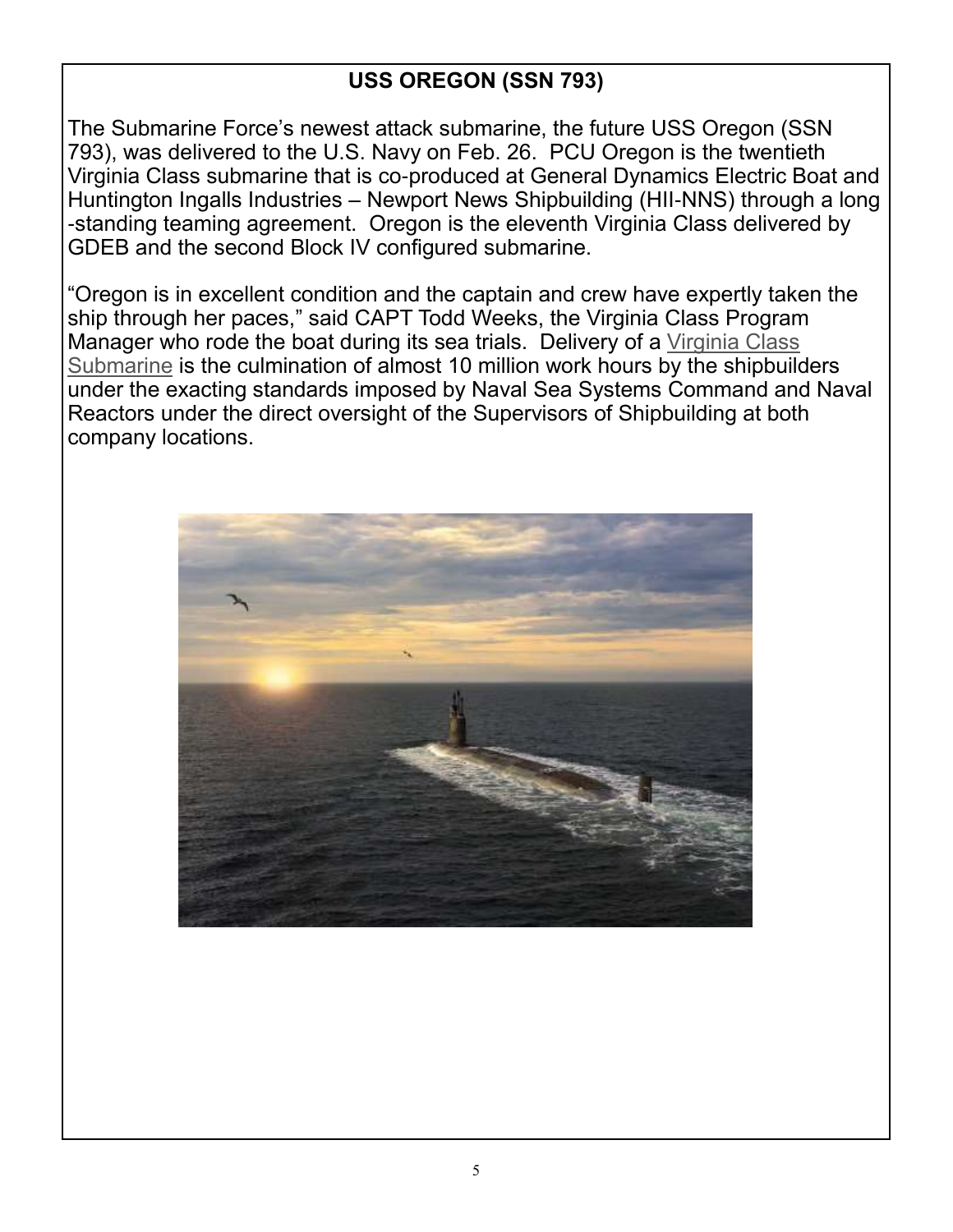#### **United States Submarine Veterans, Inc., Charleston Base Minutes of Base Meeting 10 February 2022**

# **Opening Ceremonies:**

The February 2022 Base Meeting was called to order by Base Commander Mike Ciesielko with a quorum of three officers and a total of 53 members. Secretary Gordon Long arrived late (vehicle issue).

The meeting started at 1900 with the sound of the diving alarm.

The Pledge of Allegiance was led by the Vice Commander Tom Lawson and recited by the members in attendance.

The Invocation and the Tolling of the Boats lost during the month of February was given by Base Chaplain Nick Nichols.

# **Submarines lost during the month of February:**

USS BARBEL (SS-316) February 4, 1945 – 4th War Patrol Lost with all hands – 81 souls

USS SHARK 1 (SS-174) February 11, 1942 – 1st War Patrol Lost with all hands – 59 souls

USS AMBERJACK (SS-219) February 16, 1943 – 3rd War Patrol Lost with all hands – 72 souls

USS GRAYBACK (SS-208) February 27, 1944 – 10th War Patrol Lost with all hands – 80 souls

USS TROUT (SS-202) February 29, 1944 – 11th War Patrol Lost with all hands – 81 souls

5 Boats and 373 Men Lost

H.L. HUNLEY February 17, 1864 Lost with all hands – 8 souls

## **Master Chief Torpedoman, Submarines Warren S. Kratz, US Navy Retired Departed on Eternal Patrol January 13, 2022**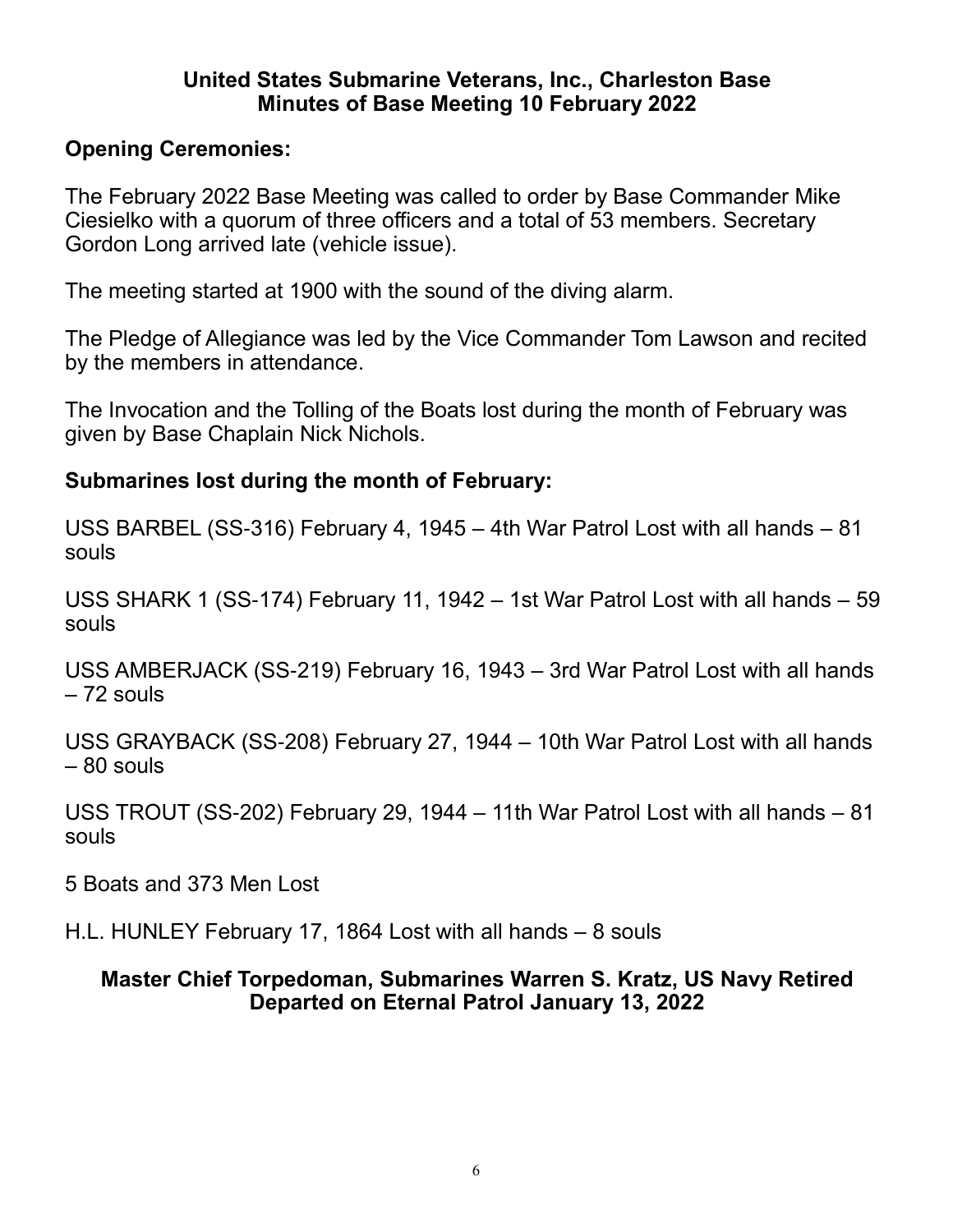# **Introductions of New Attendees**:

Four men attended the Base Meeting for the first time this evening.

Don Barnard – MM/LCDR – Qualified on USS James Monroe SSBN622 – Also served aboard USS Emory S Land AS33 and USS Frank Cable AS40

Tom Holcomb – NAVET/O-Gang – Qualfied on USS John C Calhoun SSBN630 – 1973 – Also served aboard USS Canopus AS34 and FBMSTC

Tony Kierpiec – FTG1 – Qualified on USS Tecumseh SSBN628 – 1983

Justin Magwood-Blackwood – STS1 – Qualified on USS Boise SSN764 – 2003 – Also served aboard USS Maryland SSBN738, NOPF, MARMC and NNPTC

[Secretary's Note: Information provided at end of Base Meeting.]

# **Old Business:**

Hunley/Housatonic Memorial - Base Commander Mike Ciesielko Mike read a letter from Gene Patrick (memorial service organizer) noting that the service would be held but would be a totally outside and shortened event. The service for 2021 had been cancelled altogether.

# **New Business:**

**Presentation of Honorary Base Membership** - Base Commander Mike Ciesielko

Mike read a citation noting the support for Charleston Base and presented a certificate of Honorary Base Membership to Casey Power. Casey drives each month from Atlanta to bring his dad Stacy Power to the Base Meeting. We also honored Stacy at this time as a WWII Veteran.

# **Holland Club Hats** – Ed Stank

Ed made a motion that Charleston Base the Base By-Laws should be amended stating that Holland Club Hats to all new recipients. Ken Hutchison seconded. Rick Wise (Base Comptroller) stated that this does not require an amendment to the Base By-Laws. The Base budget already includes \$250 for Holland Club Although we may have to increase this amount, we have sufficient funds to provide the hats. Storekeeper-Outgoing Ken Hutchison reported that the current cost per hat is \$20. The motion for Charleston Base to provide hats in the future passed without a modification to the Base By-Laws.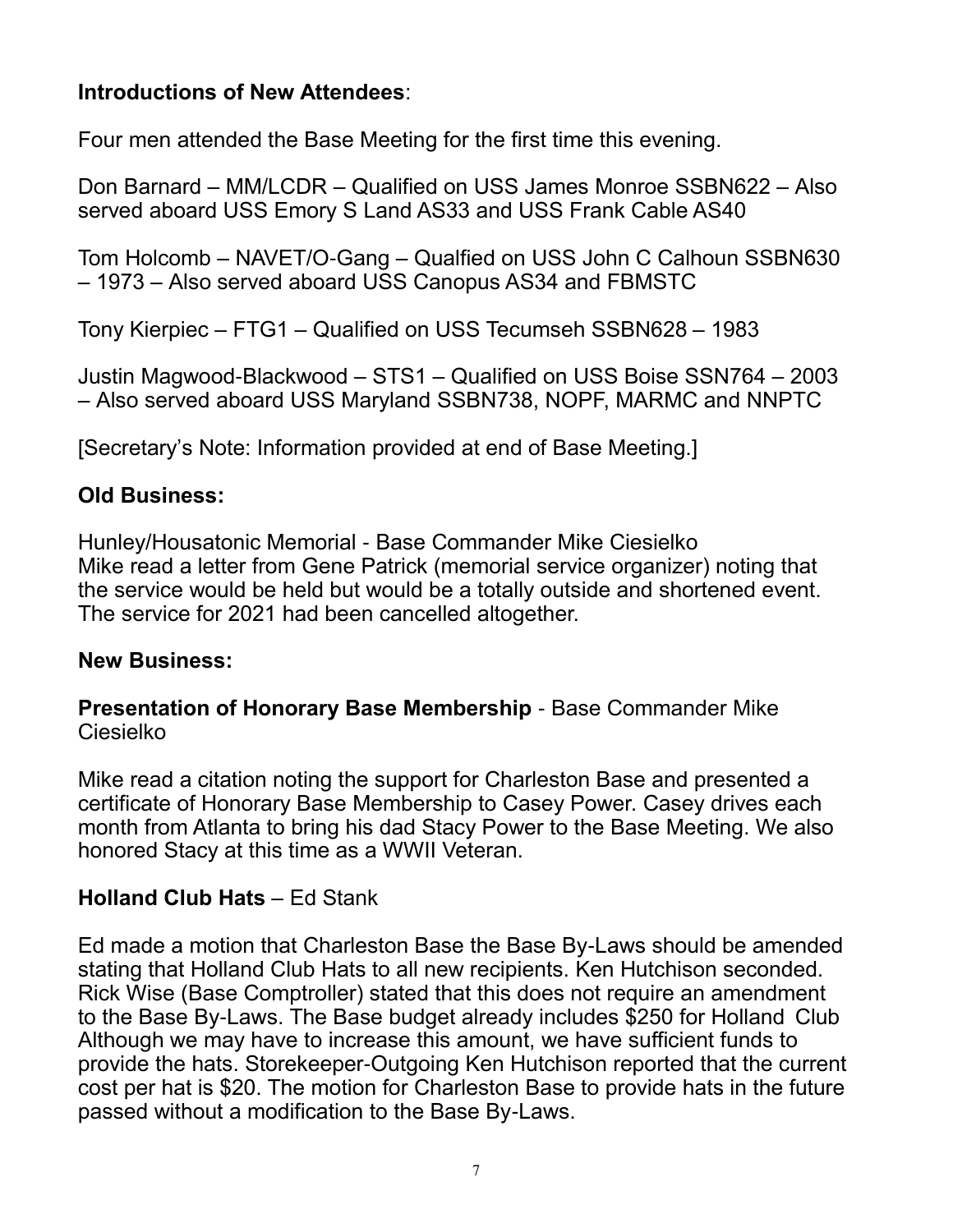# **Secretary – Gordon Long:**

The Minutes from the January Base meeting have been emailed directly to the Base membership and had been promulgated on the Base Website. No additions or deletions were noted. The January Base Meeting Minutes were approved.

**Treasurer – Ricky Collins:** The Treasurer's Report for January was published and promulgated on the website. There were no additions or deletions. The report was approved as presented.

#### **Chaplain – Nick Nichols:**

#### **Highlighted boat of the month:**

USS BARBEL (SS-316) was lost on February 4, 1945 with 81 officers and men on her 4th war patrol. Based on Japanese records, she was bombed near the southern entrance to the Palawan Passage. The day before, she reported she survived three depth charge attacks.

There are several shipmates and family members who have given me information which they wish to be kept confidential at this time. Many of these are serious illnesses.

**TMCM(SS) Warren S. 'John' Kratz, USN Ret**., departed on Eternal Patrol on Thursday January 13, 2022 in Summerville. I have been informed by his son the family is not having a service. He joined the Navy in 1959 and retired in 1983. He was a Life Member of both USSVI 2005] & Charleston Base [2005] and a member of the Holland Club. John qualified on USS SABALO SS-302 in 1960 and also served on GRENADIER SS-525, ROCK SS/SSR/AGSS-274, TUNNY SSN-682 and SAND LANCE SSN-660. His shore duties included FLTASWSCOL San Diego, Enlisted Sub School Groton, FLTASWSCOL Key West, NAVSTA Subic Bay PI, FLTASWSCOL Orlando and COMSUBGRUSIX Charleston where he retired.

**EN2(SS) William Fred Bevis, Jr.,** 89, of Summerville, SC, passed away January 20, 2022, at the SC Veterans Victory House in Walterboro, SC. William was born in Union, SC, in 1932. He enlisted in the US Navy in 1952; qualified and served aboard several US Navy submarines including USS ODAX SS484 and surface ships; and retired from the Navy in 1982. He was not a member of USSVI. A condolence message was placed on the funeral home webpage.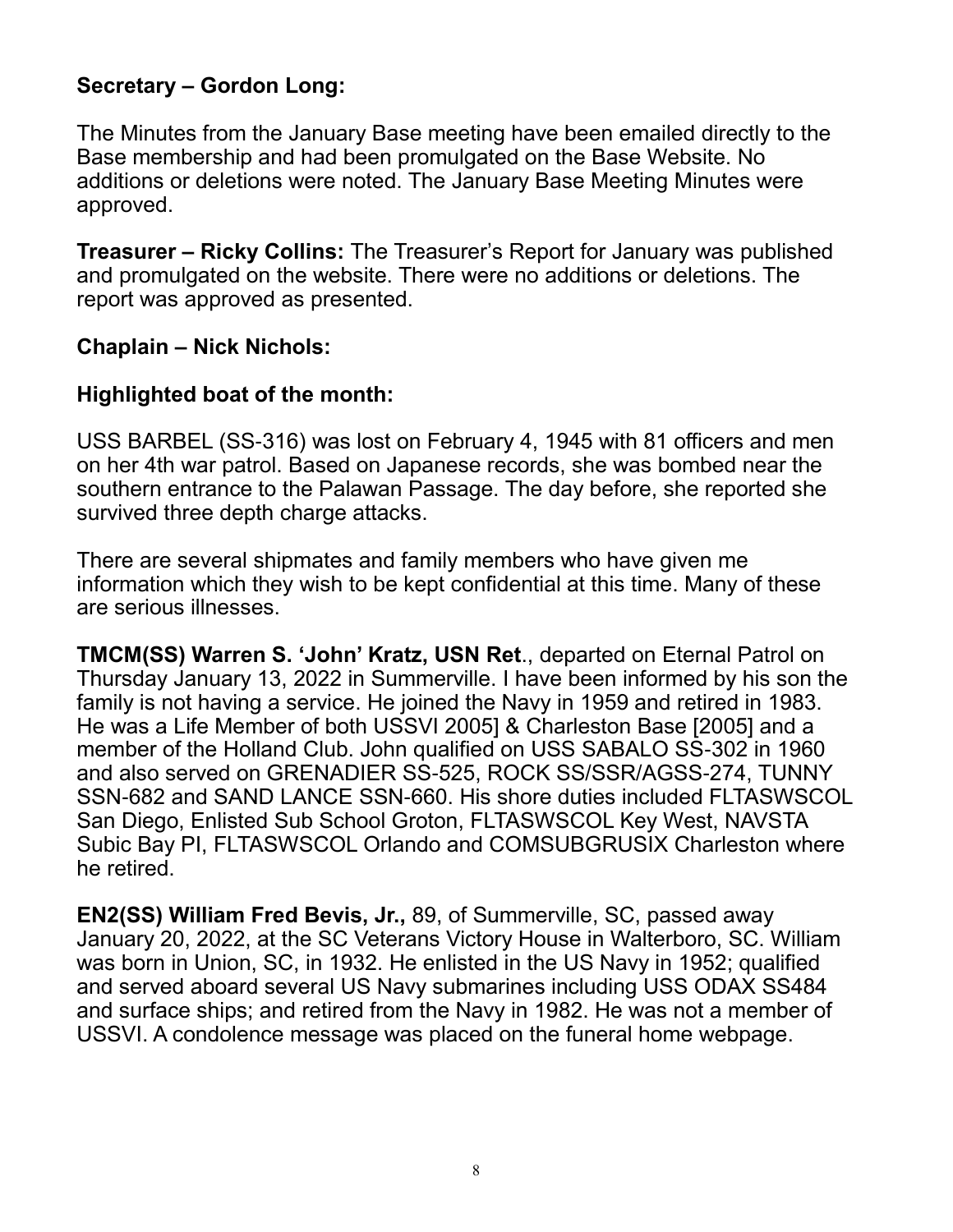**MOMM1(SS) John Francis Potanovic, USN WWII Submarine Veteran**, age 96, departed on Eternal Patrol on February 3, 2022 in Wilmington, NC. John left Gorton High School at 16 years of age to join the Navy when Pearl Harbor was bombed December 7, 1941. While in the Navy, he volunteered for submarine service. Proudly served aboard the USS R-6 (SS-83) in the Atlantic and the USS Archerfish (SS-311) in the Pacific. Pat qualified in submarines on Archerfish in 1944 and was a MOMM1(SS) when he left the Navy. He participated in seven war patrols and several major battles and landings. Archerfish was awarded the Presidential Unit Citation for sinking the Japanese super carrier Shinano, the largest ship ever sunk by a submarine. He was also present aboard the sub when the peace treaty was signed aboard the USS Missouri in Tokyo Bay and remained in the Navy until Archerfish was decommissioned in 1946. After his discharge John was a tugboat engineer, a police officer for the City of Yonkers NY, and an Internal Affairs Investigator with the Broward County School System. John was a member of US Submarine Veterans World War II, Life Member VFW Post 9697 (Davie, FL). A note of condolence was placed on the funeral home website on behalf of Charleston Base and Swamp Fox Chapter.

**Fred Woodley** had an eye procedure today that requires them to be dilated for an extended time. They found a couple of leakers! They were able to seal them with a laser! Retina is fine! Just a bit of pain! Right eye only. Left is Ok. This is the one I got battery acid in on Nathan Hale. Ed Stank should remember it! You can let everyone know! Glad phone has speech to text! This would have been nearly impossible!

**Joe O'Saben** had a colonoscopy 6 Dec and was found to have lymphatic cancer. He had surgery yesterday. The laproscopic surgery went well. Home on Friday. Visits limited to family.

**Steve Curry** had foot surgery on his right foot last Friday and is on crutches for a couple weeks.

**Margie Deal** was in Summerville Medical Center in mid-January with blood pressure problems. She was there about 5 hours, treated and released.

**Don Londergan** is still in Cypress Place on Midland Pkwy in room 136 and he's now got his phone back.

**Gene Weir** continues his cancer treatments.

**Bob Sny**der is still with palliative care.

Complete/update your page 2 if you have not done so. Of all the EP this reporting period, no one had a page 2 on file.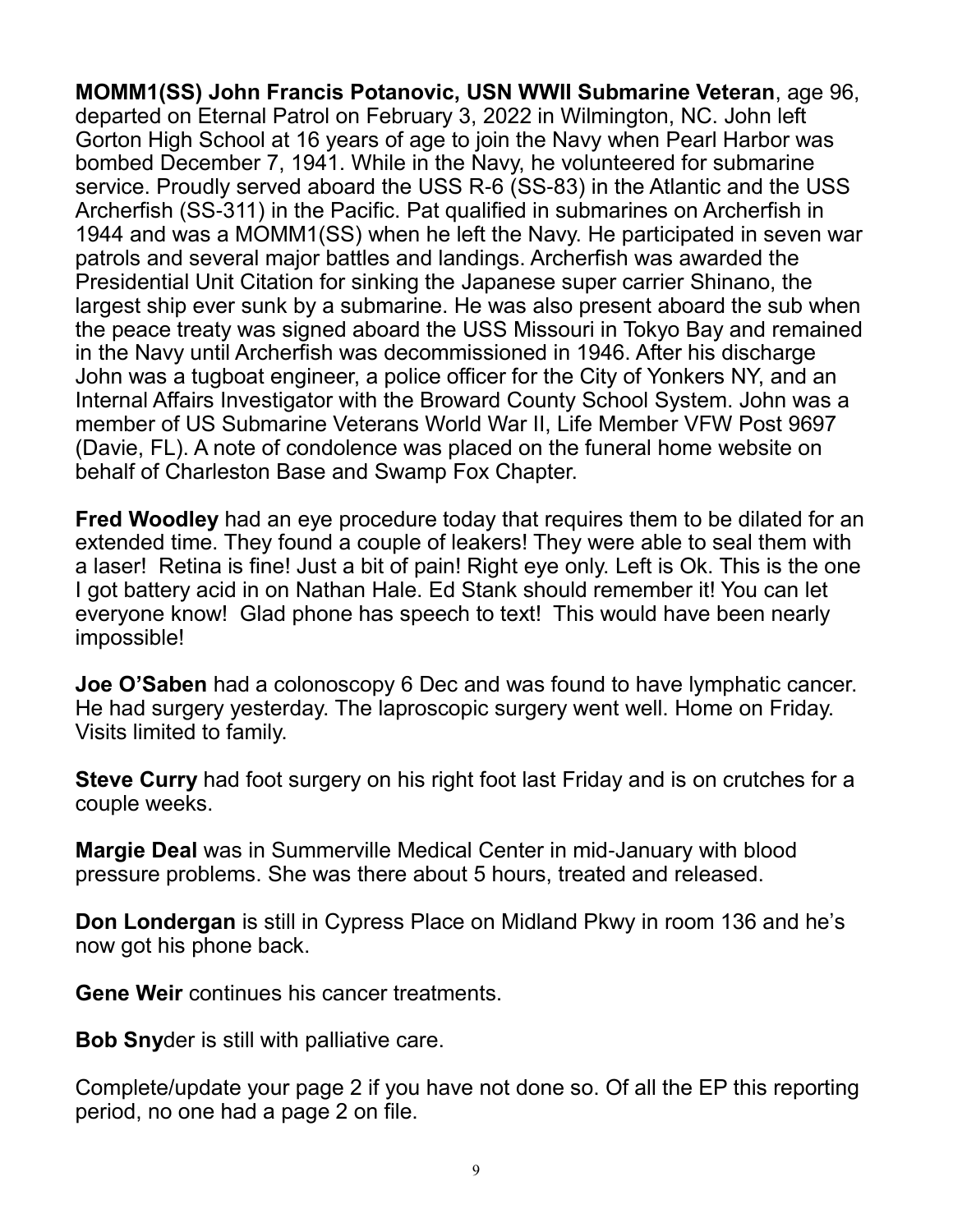# **Webmaster – Nick Nichols**

Website is constantly updated.

Make use of the EVENTS page on the Charleston Base website. All events that are put out to the membership via email will be listed and updated on the events page.

Pictures will now be on the USSVI National website. Please take a look at your profile on the National site and update it if needed. Many have missing info.

Vets in the Woods collection box is suspended until further notice. The donations overwhelmed the DAV.

# **National Awards – Don Ort**

Nothing to report.

Base Commander Mike Ciesielko requested everyone to send recommendations to Don noting that our men need to be acknowledged at the USSVI National Convention. Time is running out to get the nominations submitted.

#### **Social Media – Lewis Leal:**

Nothing to report.

Nick Nichols noted that the Charleston Base Facebook page is open to everyone via the link on the Base website. He was amazed at the amount of items that are on the social media link and will check it out more often. BZ to Lewis.

**Submarine Veterans of WWII** – Mike Ciesielko for George Scharf:

Stacy Power is here and was recognized earlier during the presentation of Honorary Base Membership to his son Casey. Nothing else to report.

**Kaps for Kids – Mike Emerson** - Not present. Ed Stank reminded everyone that the hospitals have not yet requested KAPS visits.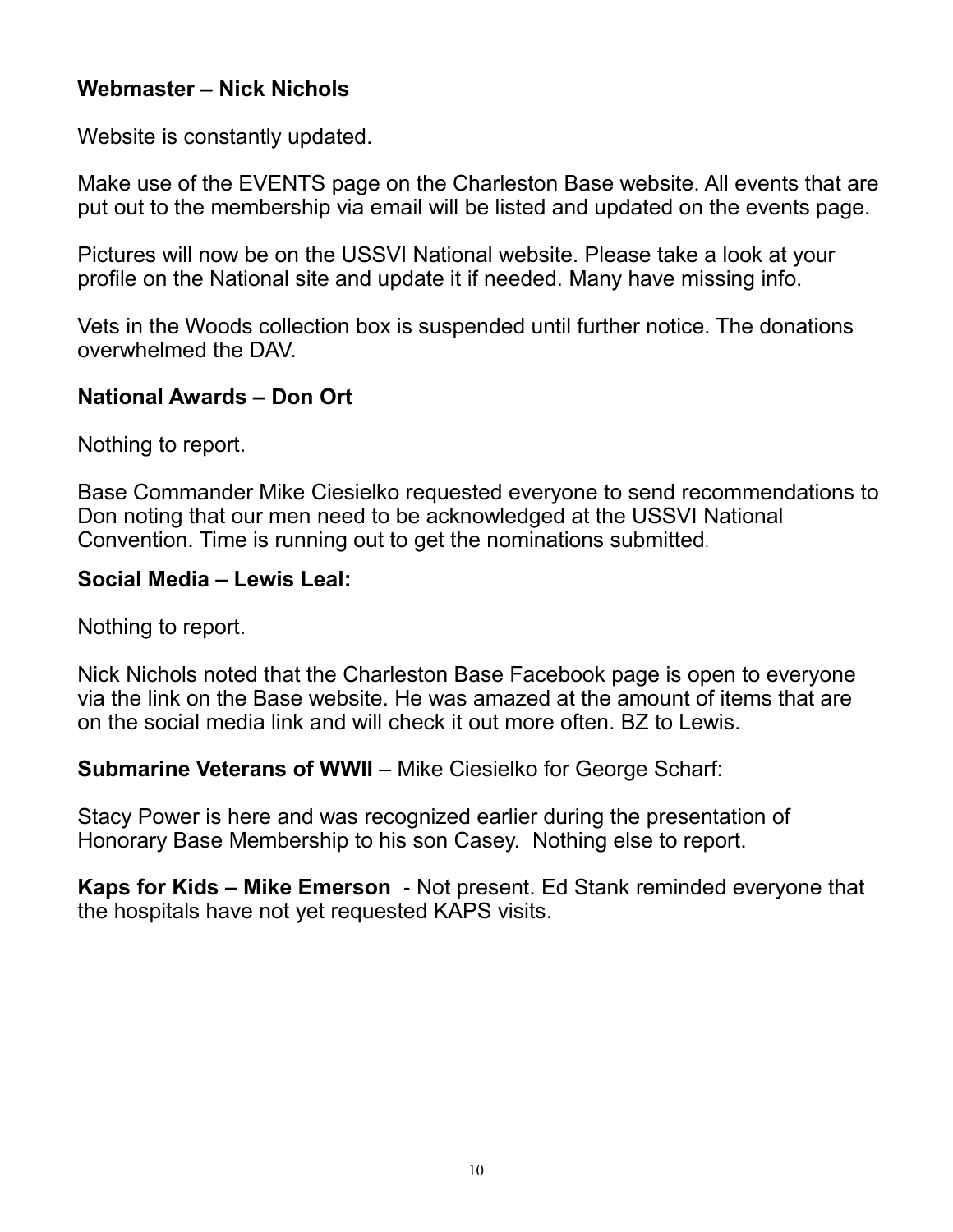#### **Membership – Larry Knutson**

We still have 275 Charleston Base Members but we will likely lose about 15 for nonpayment of dues. We have no control of this as it will be done at National.

Nick Nichols researched the USSVI National listings and found that Groton Base has 1,220 members. Many of these are actually members of other bases, but Groton is listed as primary. This results in their true membership not being counted but being credited toward Groton. Hampton Roads has 277 members listed. This puts Charleston Base as the third largest base. Bremerton has 252. San Diego has 186.

#### **Scholarship – Carl Chinn**

The balance in the Scholarship Fund is \$7,321. We recently received a \$300 donation in memory of George Burton.

The raffle in progress is for four submarine models. The Albacore and Seawolf are on display tonight. We also have the Nautilus and Tullibee. There will be four winners with the first winner getting first choice and so on… The drawing will be held at the March Base Meeting.

The bookends were won by John Lookabill, but given back for resale. The Scholarship Committee will hold a silent auction for the bookends. The current high bid is \$100. John also provided a \$1,000 donation to the Scholarship Fund.

Challenge coins are available for sale.

The deadline for the 2022 Scholarship submittals is April 15 and the application is available for download on the Base website. There is a new essay requirement on the application.

**VA – Tom Lawson** Nothing reported.

#### **Special Events – Rick Sparger**

We have no events currently scheduled.

#### **Fleet Reserve Association – Rick Sparger**

The 80TH anniversary celebration of the Battle of Midway will be on June 4. This was noted as the turning point of WWII. The event will be held on the Yorktown, with the hopes of it becoming an annual observance. The invitation was sent to all veterans groups in the area. that he must step down as Recreation Committee Chairman. Mike requested that before the next Base Meeting everyone consider taking this position.

Ed Stank checked various locations for cost of events. The Weapons Station is available for \$1,000, but we must hire a caterer if we want food at the event. The Air Force Base is not open to us.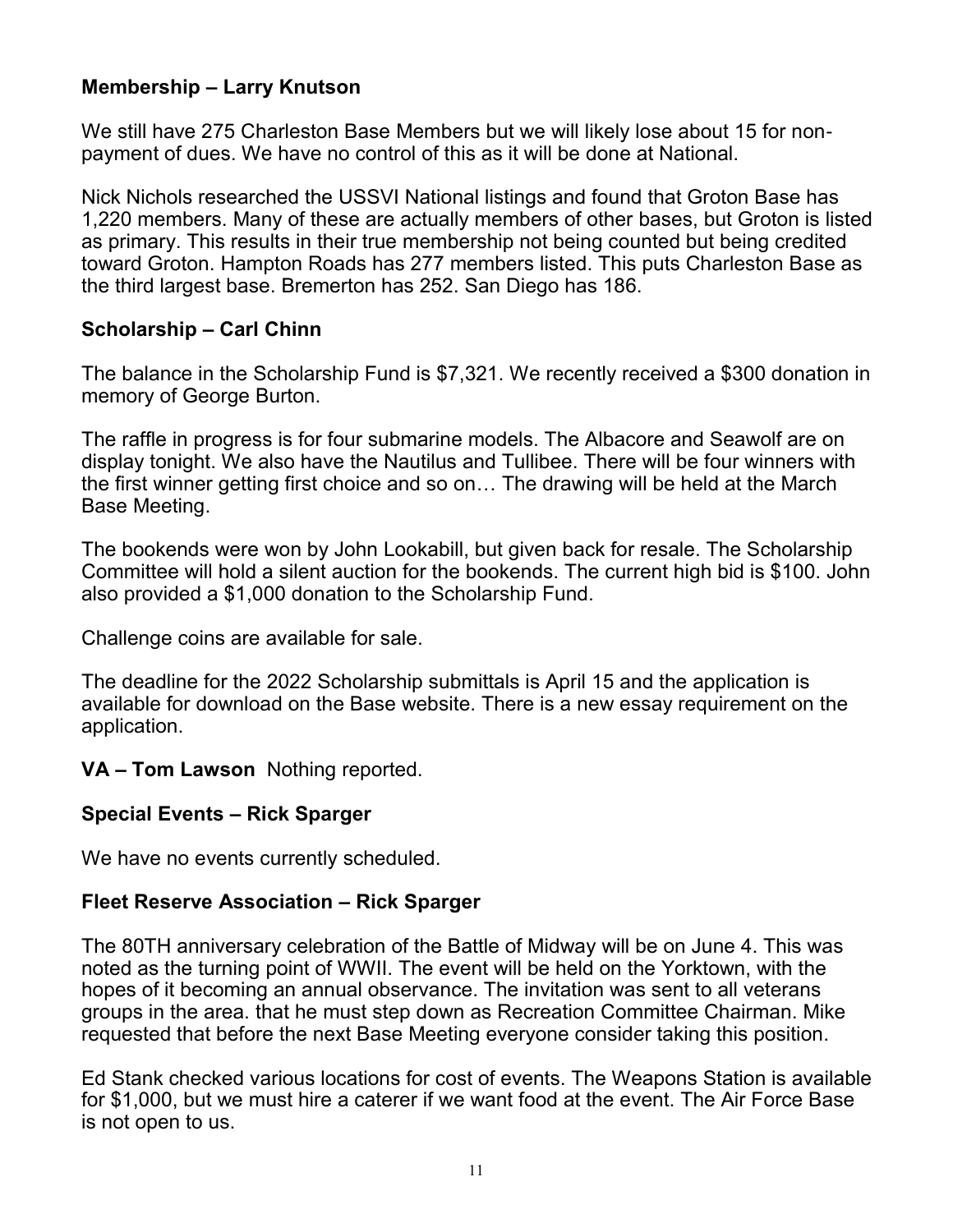# **Recreation – Mike Ciesielko for Bill Hayes**

Bill believes that he must step down as Recreation Committee Chairman. Mike requested that before the next Base Meeting everyone consider taking this position. Ed Stank checked various locations for cost of events. The Weapons Station is available for \$1,000, but we must hire a caterer if we want food at the event. The Air Force Base is not open to us.

#### **Newsletter – Ed Stank**

The Base Newsletter will be published tomorrow and will include the January Base Minutes.

## **Public Affairs – Ed Stank**

Two articles have been submitted to American Submariner. One was about Stacy Power and the other regarding the CPO Breakfast. He is working on the articles for the Charleston Base Christmas Party and the Scholarship Rummage Sale.

#### **CRAMA – Butch Bryar**

Not present,

Lindsay Nelson noted that he had talked to a reporter who is investigating the situation regarding the closing.

## **Nuclear Power School – Ray Sparks**

The next NPS graduation is April 1 at 0800. The school is expecting to allow guests at this event. Meet at Exchange parking lot.

#### **Storekeeper – Ken Hutchison / Woody Woodsmall**

Ken Hutchison introduced Woody Woodsmall as the Storekeeper. Turnover has been completed, but Ken will not be far away.

Woody offered his "New Guy Special" – US Submarine Calendar.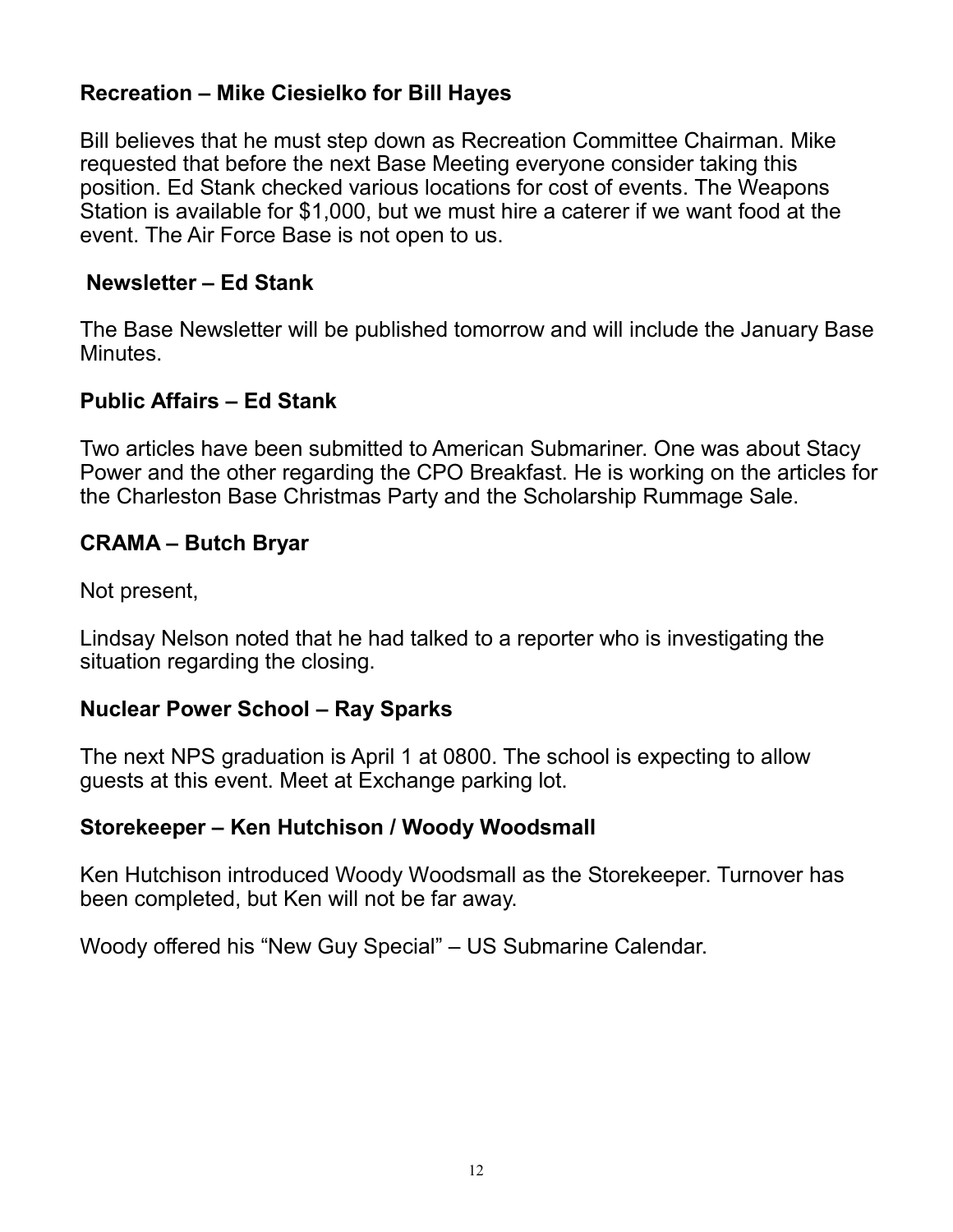# **Comptroller – Rick Wise**

Rick stated that the final report for the Charleston Base budget has been posted on the Base website. Rick noted that in the previous year, we rolled over \$2,600 and from last year, \$3,800. We exceeded budget slightly regarding float maintenance.

#### **Election Coordinator – Ken Hutchison**

Ken reminded everyone that elections for Vice-Commander and Secretary are scheduled for 2022. Both incumbents agreed to be candidates for consideration this year. Ken asked the membership to also consider nominations for those positions.

## **COB – Rick Sparger**

We thank Charlie Hudson for his work on the maintaining the float and running the meeting check-in table, but he has given up these jobs. We need someone for both of these tasks.

Rick recommended that Charleston Base participate in the Battle of Midway remembrance. At least 25 submarines were involved during the actual battle.

**Vice Commander – Tom Lawson** Nothing to report.

**Base Commander – Mike Ciesielko** Nothing to report.

**Good of the Order** 

#### **Submarine Birthday Ball – Nick Nichols**

Nick has made several attempts to contact the Command Master Chief at the Weapons Station and Nuclear Power School, but has not heard anything about the ball this year.

**Nuclear Historian** – Rick Carlson Not present.

#### **Non-Nuclear Historian – Harry Nettles** Not present.

#### **After Battery – Ray Sparks**

The After Battery is open every Wednesday. Dinner is at 1700.